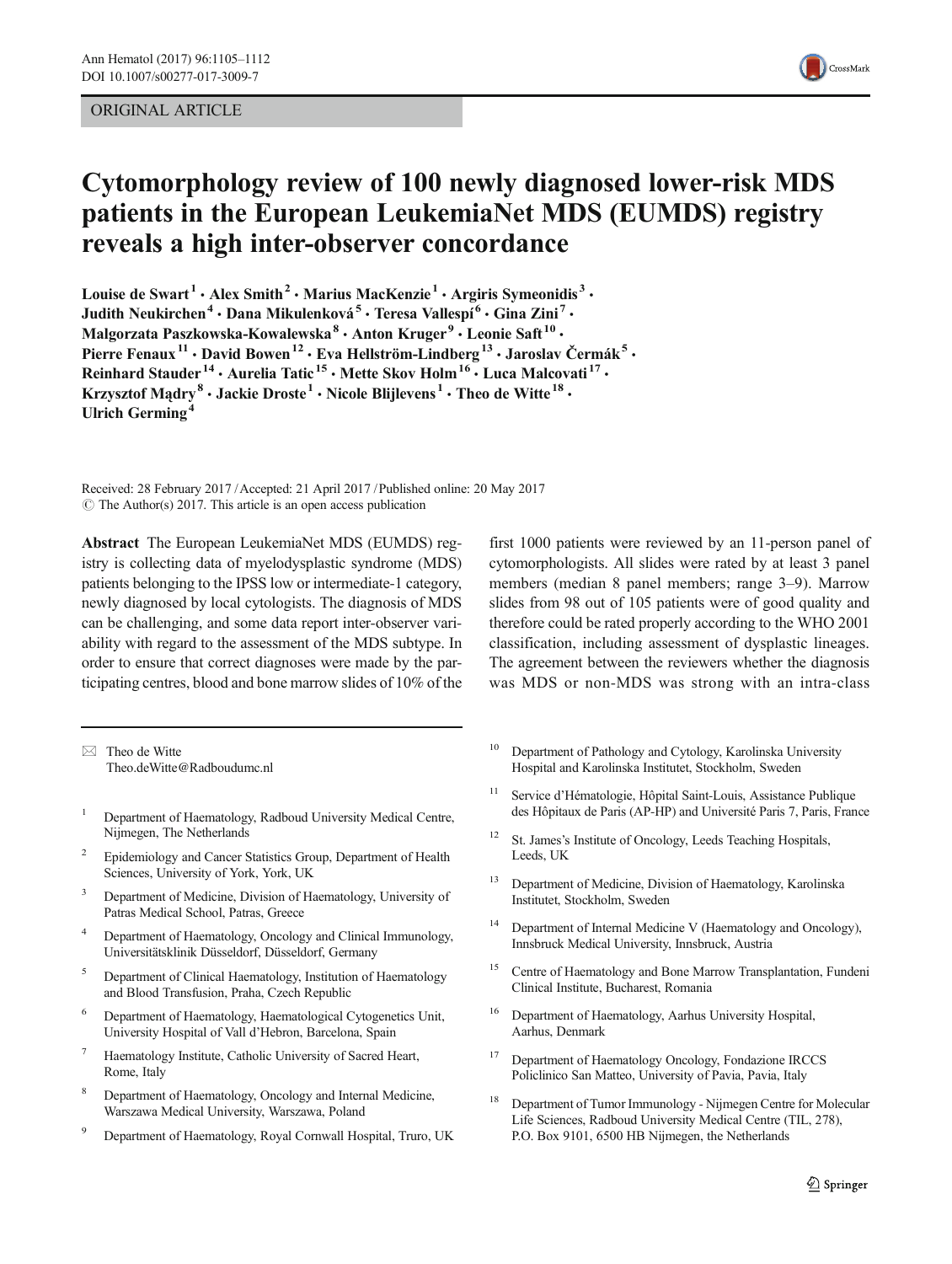correlation coefficient (ICC) of 0.85. Six cases were detected not to fit the entry criteria of the registry, because they were diagnosed uniformly as CMML or AML by the panel members. The agreement by WHO 2001 classification was strong as well  $(ICC = 0.83)$ . The concordance of the assessment of dysplastic lineages was substantial for megakaryopoiesis and myelopoiesis and moderate for erythropoiesis. Our data show that in general, the inter-observer agreement was high and a very low percentage of misdiagnosed cases had been entered into the EUMDS registry. Further studies including histomorphology are warranted.

Keywords Myelodysplastic syndromes (MDS) . Diagnostics . Cytomorphology review . Inter-observer variability

# Introduction

Myelodysplastic syndromes (MDS) are a heterogeneous group of clonal diseases, characterized by cytopenias and dysplastic features in blood and bone marrow. Due to the heterogeneity of clinical presentation, degree of dysplastic features and a considerable list of differential diagnosis, the diagnosis of MDS is often a challenge, particularly in lower-risk MDS. The diagnosis of MDS is primarily based on cytomorphologic and histopathologic assessment of dysplasia, but cytogenetic evaluation is crucial for the classification and to determine the risk assessment using the revised International Prognostic Scoring System (IPSS-R) score [\[1\]](#page-6-0). Flow cytometry and molecular analysis provide additional valuable information to refine the diagnosis and prognosis of MDS, but the clinical and therapeutic impact of these methods is under investigation [[2](#page-6-0), [3\]](#page-6-0). To make a correct diagnosis of MDS, good cytomorphologic experience and adequate clinical information are required, including concomitant medication, concurrent infections and comorbidity, and other possible causes of cytopenia or dysplastic features. Therefore, a multidisciplinary approach is often required to make the definite diagnosis of MDS and to exclude the possibility of other disorders mimicking MDS [[4,](#page-6-0) [5\]](#page-6-0).

In the prospective European LeukemiaNet MDS (EUMDS) registry, patients with a newly diagnosed MDS belonging to the low or intermediate-1 IPSS risk group are included, within 100 days of making the definite diagnosis of MDS [[6](#page-6-0)]. Patients with higher-risk MDS or therapyrelated MDS are excluded. National and local ethics committees have approved the study, and all patients provided written informed consent for inclusion in the registry. The first 1000 patients were diagnosed with MDS between December 2007 and December 2010, and therefore, the diagnosis was based on the World Health Organization (WHO) 2001 classification, without central revision of diagnosis. Since a correct MDS

diagnosis and classification are crucial in the EUMDS registry and may be difficult in the lower-risk group of MDS, a morphology sub-study was performed by reviewing 100 randomly selected cases by a panel group of 11 MDS cytomorphologists from 9 different countries. The cytomorphology sub-study was primarily aimed at a validation and reproducibility of the WHO 2001 criteria for MDS by an international panel and at the validation of original cytomorphologic accuracy and correct diagnostic inclusion into the registry. The aims of the study were (i) quality assessment of cytomorphologic diagnoses in the EUMDS registry and (ii) assessment of inter-observer variability in the review panel regarding diagnosis and degree of dysplasia.

## Design and methods

The cytomorphology review was performed by a panel comprising 11 morphologists during a 3-day meeting at the Heinrich Heine University medical Centre in Düsseldorf, Germany. The aim was to review the original diagnosis at time of inclusion in 10% of the patients in the EUMDS registry, with five additional cases to replace inadequate material (only bone marrow trephine biopsy or slides with poor quality unable to examine).

# Selection of cases

A total of 105 cases, representing all participating countries, were randomly selected by the Epidemiology and Cancer Statistics Group (ECSG) of the University of York who manages the Web-based EUMDS database. The distribution of the selected samples was dependent on the number of included patients in each country. The anonymization of the slides was done in Nijmegen at the Trial Office Haematology (TOH) of the Department of Haematology of the Radboud university medical centre (Radboudumc) before transporting the slides to Düsseldorf. The demographic, hematologic and prognostic characteristics of the subjects included in the morphology study were generally representative of the subjects included in the registry at the time of sampling [[6](#page-6-0)].

# Clinical and haematologic characteristics

The review panel was provided with the following clinical and haematological characteristics of the patients under review: ID number (anonymous), date of diagnosis, haemoglobin (Hb), white blood cells (WBC), platelets, absolute neutrophil count (ANC), monocytes and IPSS cytogenetics category (good or intermediate-1 risk, but not information on del(5q)) at diagnosis. No original morphology report or previous diagnosis was provided to any of the panel members.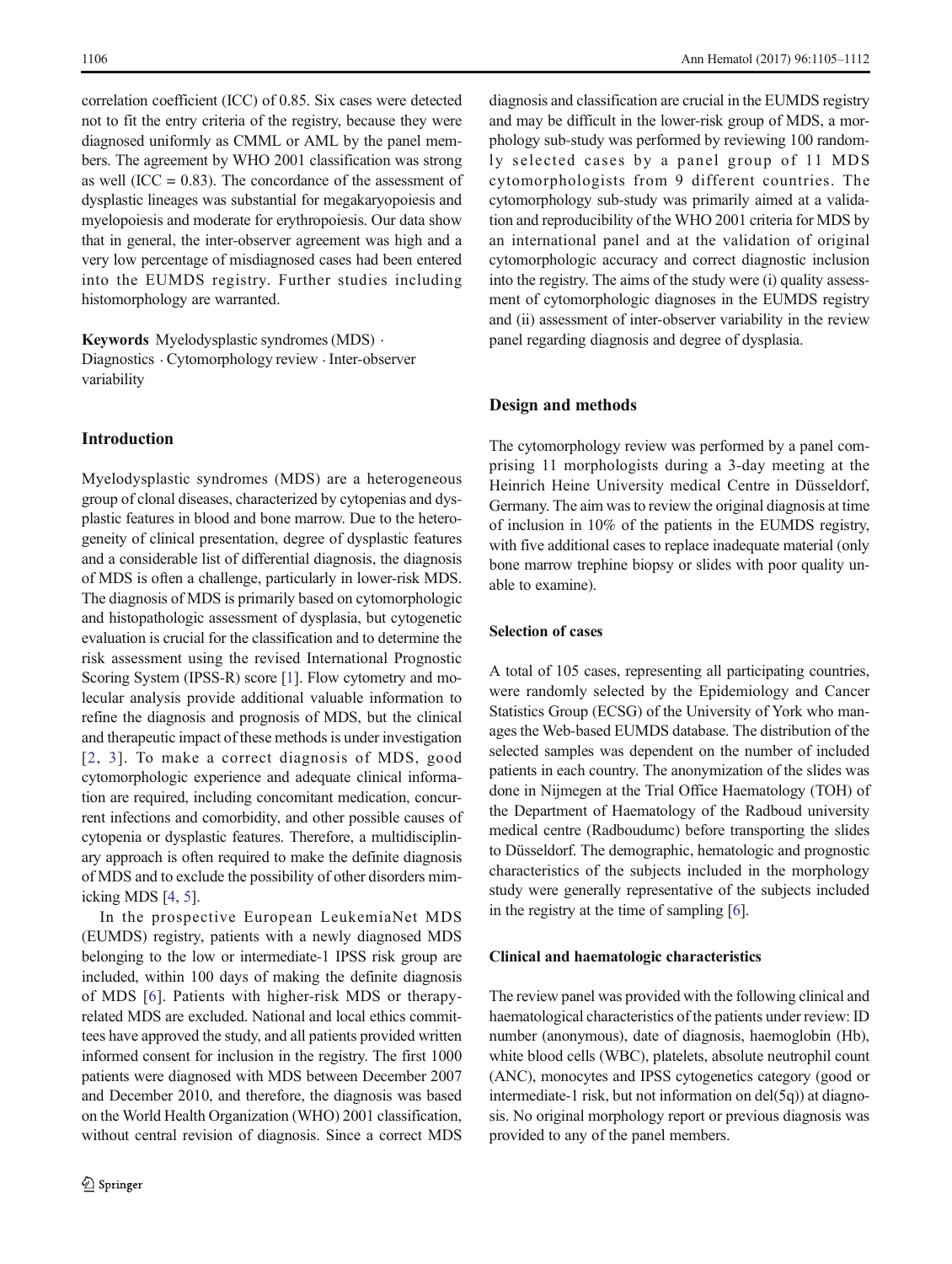#### Handling of slides

A minimum of 1 stained or unstained bone marrow slide, in most cases 1 bone marrow iron staining and 1 blood film, had been sent to the TOH in Nijmegen. All slides had to be from the date of diagnosis, preferably the identical slides on which the original diagnosis was made. Twenty unstained slides were stained at the Radboudumc using the May-Grünwald-Giemsa stain. The number of available iron stained slides was restricted to 45 patients, and in 11 patients, the percentage of ring sideroblasts were reported to be >14 by the centres. For these 11 patients, the original iron staining was accepted by the expert panel.

#### Morphology review session

The 11 panel members reviewed the slides independently from each other during three consecutive days at the University of Düsseldorf. Each panel member used a separate Zeiss Axiostar Plus Transmitted-Light Microscope, provided by Zeiss, Germany. The percentage of blasts in blood and marrow were counted on the basis of 300 nucleated cells precisely by at least 3 experts during the review procedure; the other panel members estimated the blast count divided in categories ( $\lt5\%$ , 5–9% or  $\geq10\%$  blasts). The degree of dysplasia in all cell lines was scored semi-quantitatively by each reviewer, divided into three categories (absent: <10% dysplastic cells, mild or obvious dysplasia). All slides were reviewed by at least three individual panel members. Following individual slide review, the full panel met to consider characteristics and diagnostic problems of specific cases. Diagnoses were made according to the WHO classifications of 2001 [\[7](#page-6-0), [8](#page-6-0)].

Definition of the review diagnosis:

- 1. WHO 2001 Definite diagnosis: MDS diagnosis of each panel member based on consensus blast count done by the whole group of that specific case and scored dysplasia in the erythropoiesis, myelopoiesis and megakaryopoiesis.
- 2. WHO 2001 Expert diagnosis: MDS diagnosis of each panel member based on individual blast count (counted or estimated) and MDS diagnosis in conclusion.

#### Statistical analysis

WHO 2001 diagnoses recorded by the panel members were categorized into the following groups:

- 1. Refractory anaemia (RA) and refractory anaemia with ringed sideroblasts (RARS),
- 2. Refractory cytopenia with multilineage dysplasia (RCMD) and refractory cytopenia with multilineage dysplasia and ringed sideroblasts (RCMD-RS),
- 3. Refractory anaemia with excess blasts-1 (RAEB-1),
- 4. Refractory anaemia with excess blasts-2/acute myeloid leukaemia (RAEB-2/AML)
- 5. 5q-syndrome
- 6. Chronic myelomonocytic leukaemia (CMML)
- 7. Possible MDS (not definite MDS diagnosis)

All analyses were undertaken in Stata version 14; agreement between the 11 raters was measured using the intra-class correlation coefficient (ICC) calculated using the icc23 command [\[9\]](#page-6-0). The average ICC for the reliability of different reviewers was reported; ICC can range from 0 to 1, where 1 represents perfect agreement; agreement can be interpreted using the following categories proposed by Landis and Koch: <0 poor, 0.01–0.20 slight, 0.21–0.40 fair, 0.41–0.60 moderate, 0.61–0.80 substantial and 0.81–1.00 as almost perfect agreement [\[10\]](#page-6-0).

# Results

Median age of the randomly selected patients at diagnosis was 72 years (range 21 to 95), there was a male predominance (67%) and the most common diagnosis recorded was RCMD (Table [1](#page-3-0)). In total, 774 slides were reviewed by the 11 raters, 45 slides (5.8%) were excluded from subsequent analyses as the panel members were unable to review the diagnosis due to the poor quality of the slide. One case was removed as only two panel members had reviewed it. Accordingly, in total, 98 cases were included in the review, and, on average, each case was reviewed by eight different panel members (range 3–9). In total, 727 diagnoses were made by the panel members.

#### Concordance of MDS diagnoses

In a first step, the concordance with regard to the diagnosis of an MDS versus non-MDS was analysed. Differences were seen by reviewer in the proportion of cases reviewed, as can be seen in Fig. [1;](#page-3-0) in addition, this figure demonstrates the difference in the proportion of diagnoses queried to whether or not the case had MDS ('possible MDS'). Overall, 8% of cases were classified as 'possible' MDS, but reviewer 11 classified 27% of cases to this category, all of them were rated to have <5% medullary blasts. For the majority of slides, a MDS diagnosis was made (88%). Eleven slides were classified as RAEB-2 or AML, 23 as CMML and 58 as possible MDS cases. In Table [2,](#page-4-0) the number of possible MDS is not included itself, but can be deducted from the numbers of different MDS diagnosis by panel review and the total number of slides (Table [2\)](#page-4-0). Agreement between the reviewers whether the diagnosis was MDS or non-MDS was strong ICC =  $0.85$  (95%) confidence intervals (95%CI): 0.80–0.89).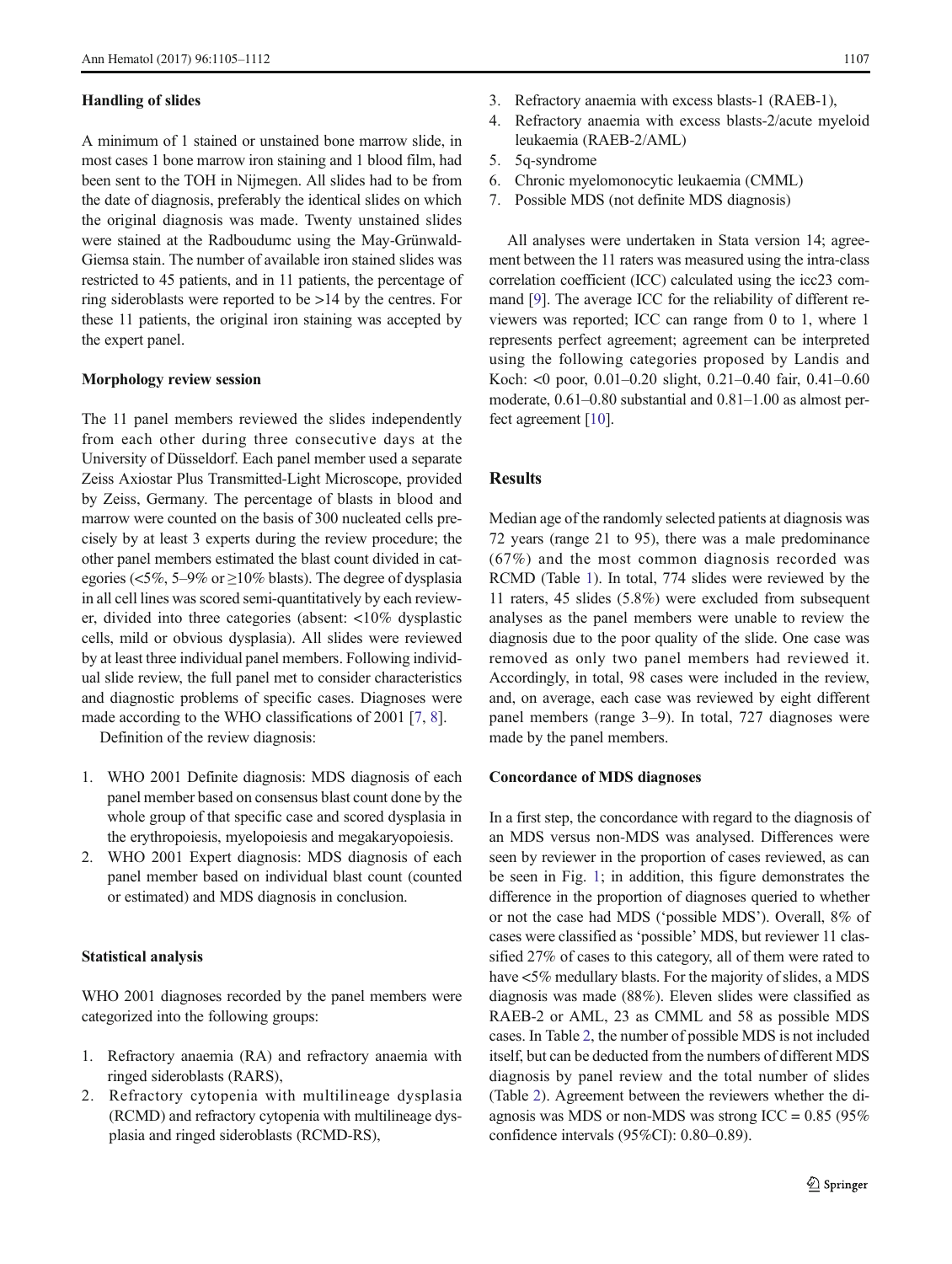<span id="page-3-0"></span>

| Table 1 | Patient characteristics at registration to the registry |  |  |
|---------|---------------------------------------------------------|--|--|
|---------|---------------------------------------------------------|--|--|

|                                                           | $N\left(\%\right)$ |
|-----------------------------------------------------------|--------------------|
| Total                                                     | 98 (100)           |
| Age at diagnosis (years), median (range)                  | $72.0(21.0-95.0)$  |
| <b>Sex</b>                                                |                    |
| Males                                                     | 66 (67.3)          |
| Females                                                   | 32 (32.7)          |
| Country                                                   |                    |
| Austria                                                   | 2(2.0)             |
| Czech Republic                                            | 7(7.1)             |
| Denmark                                                   | 3(3.1)             |
| France                                                    | 30(30.6)           |
| Germany                                                   | 7(7.1)             |
| Greece                                                    | 11(11.2)           |
| Italy                                                     | 2(2.0)             |
| Netherlands                                               | 8(8.2)             |
| Poland                                                    | 2(2.0)             |
| Romania                                                   | 4(4.1)             |
| Sweden                                                    | 8(8.2)             |
| United Kingdom                                            | 14(14.3)           |
| Haemoglobin (g/dL), mean (SD)                             | 10.5(2.0)          |
| WBC $(10^9/L)$ mean (SD)                                  | 4.9(2.4)           |
| Absolute neutrophil count $(10^9/L)$ mean (SD)            | 3.0(2.0)           |
| Platelets $(10^9/l)$ mean (SD)                            | 183 (121)          |
| WHO diagnosis provided at time of entry into the registry |                    |
| RA                                                        | 17(17.3)           |
| <b>RARS</b>                                               | 20(20.4)           |
| <b>RCMD</b>                                               | 40 (40.8)          |
| <b>RCMD-RS</b>                                            | 3(3.1)             |
| RAEB-1                                                    | 14 (14.3)          |
| 5q-syndrome                                               | 4(4.1)             |
| <b>IPSS</b> Score                                         |                    |
| Low                                                       | 344 (47.3)         |
| Intermediate-1                                            | 345 (47.5)         |
| Not known                                                 | 38(5.2)            |

RA refractory anaemia, RARS refractory anaemia with ringed sideroblasts, RCMD Refractory cytopenia with multilineage dysplasia, RCMD-RS refractory cytopenia with multilineage dysplasia and ringed sideroblasts, RAEB-1 refractory anaemia with excess blasts-1, 5q-syndrome

# Concordance of WHO 2001 diagnoses

In the next step, the concordance of WHO 2001 subtypes was analysed (Fig. [2](#page-4-0)). The agreement by WHO 2001 diagnoses was almost identical; ICC = 0.83 (95%CI: 0.77–0.87). Table [2](#page-4-0) describes the review panel diagnoses made versus the original diagnosis recorded in the registry. We also assessed the medullary blast categories by separating patients with  $<5\%$ , 5–9%, 10–19% and >20% medullary blasts. A total of 88.4% of the slides were scored as less than 5% medullary blasts, 10% as RAEB-1, 0.9% as RAEB-2 and 0.5% as AML. The inter-



Fig. 1 Proportion of cases reviewed by each panel member and expert diagnoses made

observer variability for this categorization was very low, as only 6% of the slides were described differently by at least one panel member.

#### Concordance of assessment of dysplasia

In addition, we analysed the concordance of the assessment of dysplastic lineages (Table [3\)](#page-5-0). The number of slides in which either dyserythropoiesis (9.9%), dysmyelopoiesis (7.5%) or dysmegakaryopoiesis (21.1%) could not be assessed properly was relatively high, especially in the slides that were described as possible MDS. Looking at the dysplastic lineages in the different WHO types, it became obvious that in the unilineage dysplastic types (RA/RARS), in 23.8 and 9.4% of the slides, dysmyelopoiesis and dysmegakaryopoiesis were described, respectively, whereas in the RCMD/RCMD-RS group, these numbers were higher (49.5 and 54.9%). Dyserythropoiesis was described to be less frequent in the RA/RARS and 5qsyndrome groups as compared to the RCMD/RCMD-RS group. As expected, the highest percentage of dysmegakaryopoiesis was described in the 5q-syndrome group. In cases that were labelled 'possible MDS', the percentage of dyserythropoiesis was lower compared to definite MDS cases, and only a very small proportion showed dysmyelopoiesis with none showing dysmegakaryopoiesis. The agreement of the reviewers with regard to the assessment of dysmegakaryopoiesis (0.60; 95% CI: 0.48, 0.71) and dysmyelopoiesis (0.72; 95% CI: 0.64, 0.80) was substantial and for dyserythropoiesis was moderate, close to substantial (0.591; 95% CI: 0.464, 0.699).

# Comparison of original diagnoses and panel diagnoses

In a last step, we compared the diagnoses made by the centres that entered the patients into the lower-risk EUMDS registry. We identified 6 cases (6.1%) that did not fulfil the entry criteria. Four patients were described to have CMML by all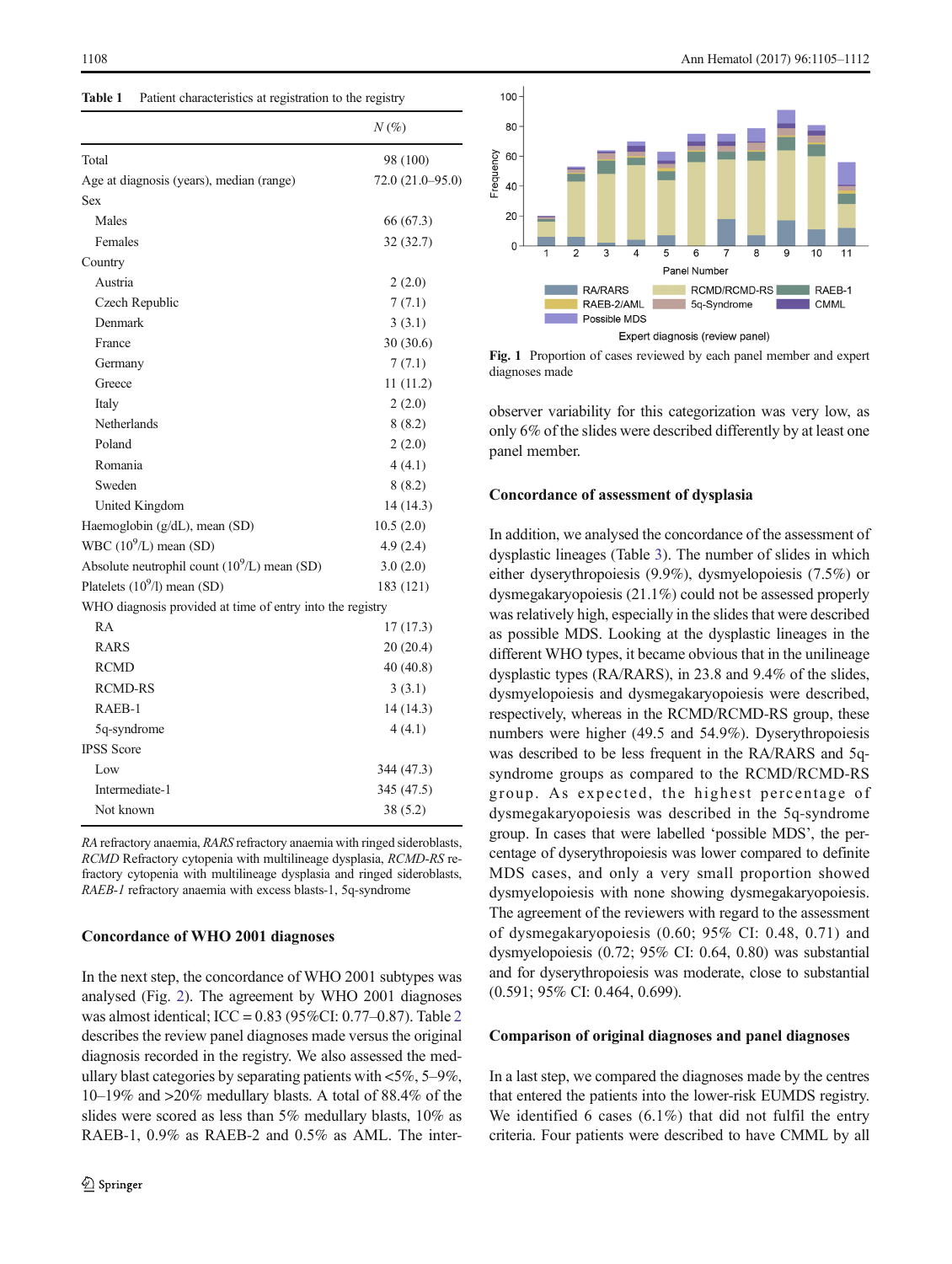<span id="page-4-0"></span>Table 2 Expert diagnoses (review panel) by original diagnoses by local cytologists (clinical)

|                           | Original diagnosis by local cytologists |                                           |                              |                              |                             |  |
|---------------------------|-----------------------------------------|-------------------------------------------|------------------------------|------------------------------|-----------------------------|--|
| Review panel<br>diagnosis | RA/RARS<br>$(n = 37)$<br>pts)           | <b>RCMD/RCMD-RS</b><br>$(43 \text{ pts})$ | RAEB-1<br>$(n = 14)$<br>pts) | 5q-syndrome<br>$(n = 4$ pts) | Total<br>$(n = 98)$<br>pts) |  |
| Total                     | 265(100.0)                              | 326 (100.0)                               | 106(100.0)                   | 30(100.0)                    | 727<br>(100.0)              |  |
| <b>RA/RARS</b>            | 50 (18.9)                               | 36(11.0)                                  | 4(3.8)                       |                              | 90(12.4)                    |  |
| <b>RCMD/RCMD-RS</b>       | 155(58.5)                               | 232 (71.2)                                | 51 (48.1)                    |                              | 438 (60.2)                  |  |
| RAEB-1                    | 21(7.9)                                 | 27(8.3)                                   | 21(19.8)                     |                              | 69(9.5)                     |  |
| RAEB-2/AML                |                                         | 4(1.2)                                    | 7(6.6)                       | ۰                            | 11(1.5)                     |  |
| 5q-syndrome               | ۰                                       | ٠                                         | 8(7.5)                       | 30(100.0)                    | 38(5.2)                     |  |
| <b>CMML</b>               | 9(3.4)                                  |                                           | 14(13.2)                     |                              | 23(3.2)                     |  |

RA refractory anaemia, RARS refractory anaemia with ringed sideroblasts, RCMD refractory cytopenia with multilineage dysplasia, RCMD-RS refractory cytopenia with multilineage dysplasia and ringed sideroblast, RAEB-1 refractory anaemia with excess blasts-1, RAEB-2 refractory anaemia with excess blasts, AML acute myeloid leukaemia, 5q-syndrome, CMML chronic myelomonocytic leukaemia, pts patients

panel members who assessed the slides of blood and marrow with 100% agreement. Both patients were originally entered into the registry as RA and RAEB-1. Two patients were diagnosed as RAEB-2 or AML by the panel members with 100% agreement. These patients were entered into the registry as RCMD and RAEB-1.

## **Discussion**

Diagnosis of MDS is still based primarily on cytomorphology of blood and marrow, accompanied by histomorphology, cytogenetics, molecular findings and flow cytometry. The EUMDS registry is collecting data of newly diagnosed lower-risk MDS patients. Eligibility for entry into the registry is based on the local assessment of cytomorphology at the participating centres in 14 different countries and 118 sites. In order to assess the quality and accuracy of the MDS diagnoses in the registry, we organized a working group reviewing 10% of the first 1000 patients that were included into the



Fig. 2 Original diagnoses by local cytologists versus expert diagnoses

registry. In our cytomorphologic review of 100 newly diagnosed lower-risk MDS patients, we could clearly demonstrate a high accuracy of the original diagnoses at entry into the registry and a high inter-observer concordance of the panel members with regard to diagnosis of MDS and assessment of the lineage involvement of dysplasia.

An important prerequisite for cytology is satisfactory quality-stained slides, in our case well-prepared blood and marrow films and 'bone marrow aspirate squash' slides without many preparation artefacts. Only 6% of the slides were of poor quality and could not be assessed properly, whereas 94% could be validated. Cytomorphology in MDS can be challenging, even for experienced morphologists, and sometimes a definite diagnosis is not possible or only based on genetic findings [\[11\]](#page-6-0). Minimal diagnostic criteria for the diagnosis of an MDS cannot be based on morphology only, as no single sign of dysplasia is MDS specific [\[12\]](#page-6-0). The slides that were evaluated during our microscope session were blinded, and the panel member did not have information on the clinical course of the patients and were not biased in their judgement. We assembled a very heterogeneous panel of cytologists in terms of the morphological experience of the members, and therefore we were prepared to be faced with discrepancies in the assessment of the diagnosis. Surprisingly, most disagreements were not significant. First of all, a small number of slides were detected as CMML and RAEB-2 and AML cases. This task was the easiest for the panel members as there was no disagreement. As a result, only 6% of the patients who entered into the registry were misdiagnosed by the centres. This confirms that the data quality of the registry is high and that subsequent analyses based on diagnosis by the local cytomorphologists are likely to be valid. The assessment of medullary blast counts was also extremely uniform, as only 6% of the cases were differently categorized  $\langle$  <5% blasts versus 5–9% blasts).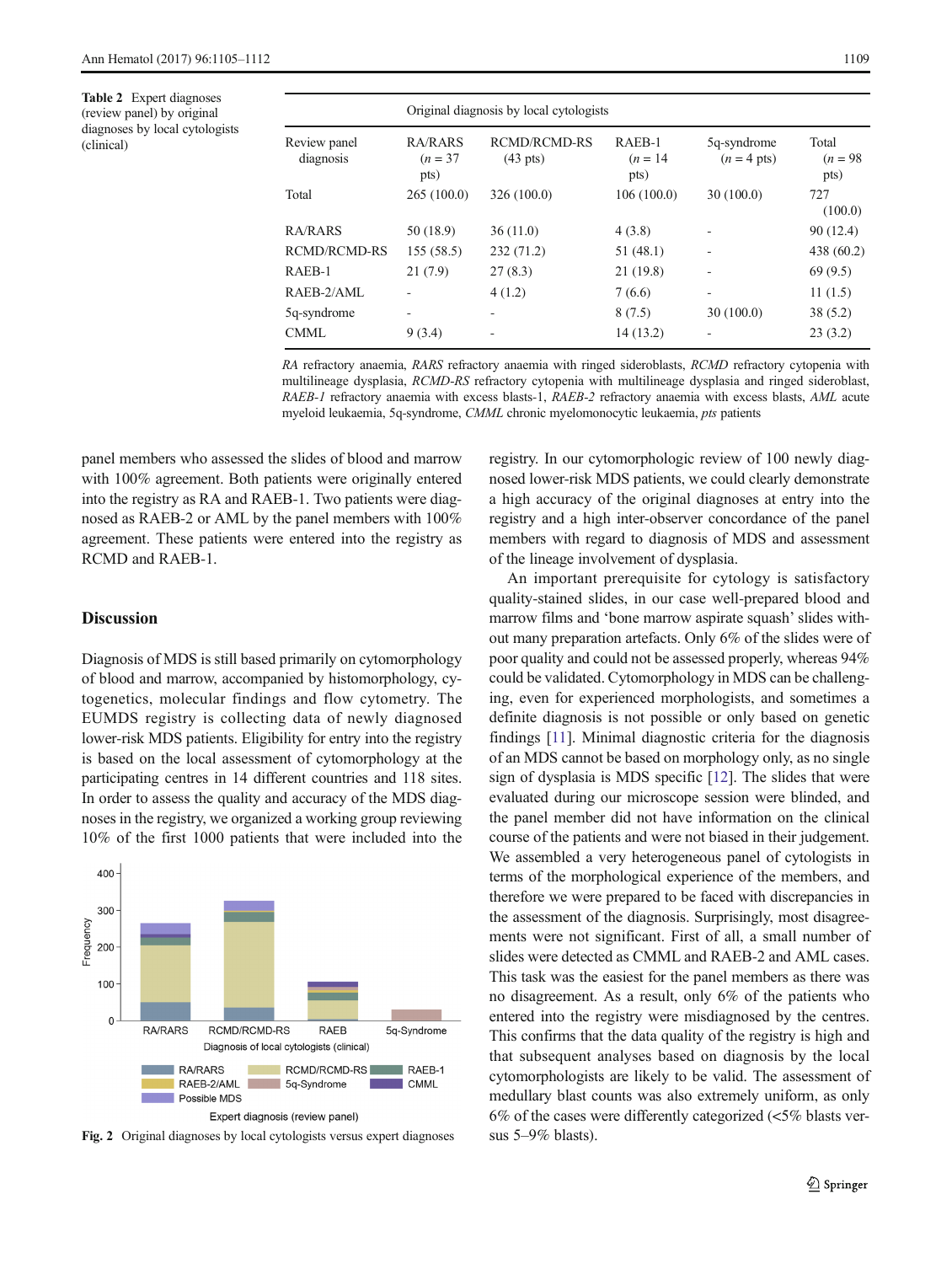|                     | <b>RA/RARS</b> | <b>RCMD/RCMD-RS</b> | RAEB-1   | RAEB-2/AML               | 5q-syndrome | <b>CMML</b>    | Possible MDS             | Total      |
|---------------------|----------------|---------------------|----------|--------------------------|-------------|----------------|--------------------------|------------|
| Total number $(\%)$ | 90 (100)       | 438 (100)           | 69 (100) | 11(100)                  | 38 (100)    | 23 (100)       | 58 (100)                 | 727 (100)  |
| Dyserythropoiesis   |                |                     |          |                          |             |                |                          |            |
| No                  | 19(25.7)       | 14(3.3)             | 10(16.7) | $\overline{\phantom{a}}$ | 3(9.1)      | 3(13.6)        | 13(41.9)                 | 62(9.5)    |
| Mild                | 29(39.2)       | 159 (37.2)          | 26(43.3) | 4(50.0)                  | 17(51.5)    | 11(50.0)       | 16(51.6)                 | 262(40.0)  |
| Obvious             | 26(35.1)       | 254(59.5)           | 24(40.0) | 4(50.0)                  | 13(39.4)    | 8(36.4)        | 2(6.5)                   | 331 (50.5) |
| Not known           | 16             | 11                  | 9        | 3                        | 5           |                | 27                       | 72         |
| Dysgranulopoiesis   |                |                     |          |                          |             |                |                          |            |
| No                  | 53 (66.3)      | 43(10.1)            | 6(9.2)   | $\overline{\phantom{a}}$ | 9(25.7)     | 5(22.7)        | 22(62.9)                 | 138 (20.5) |
| Mild                | 8(10.0)        | 172(40.4)           | 20(30.8) | 4(44.4)                  | 13(37.1)    | 7(31.8)        | 12(34.3)                 | 236(35.1)  |
| Obvious             | 19(23.8)       | 211 (49.5)          | 39(60.0) | 5(55.6)                  | 13(37.1)    | 10(45.5)       | 1(2.9)                   | 298 (44.3) |
| Not known           | 10             | 12                  | 4        | 2                        | 3           | 1              | 23                       | 55         |
| Dysmegakaryopoiesis |                |                     |          |                          |             |                |                          |            |
| No                  | 42 (79.2)      | 45(12.2)            | 14(24.6) | $\overline{\phantom{a}}$ | 1(2.7)      | 7(33.3)        | 20(71.4)                 | 129(22.5)  |
| Mild                | 6(11.3)        | 122(33.0)           | 19(33.3) | 3(42.9)                  | 5(13.5)     | 5(23.8)        | 8(28.6)                  | 168 (29.3) |
| Obvious             | 5(9.4)         | 203 (54.9)          | 24(42.1) | 4(57.1)                  | 31 (83.8)   | 9(42.9)        | $\overline{\phantom{a}}$ | 276 (48.2) |
| Not known           | 37             | 68                  | 12       | 4                        |             | $\overline{2}$ | 30                       | 154        |

<span id="page-5-0"></span>Table 3 Proportion with abnormalities by the expert diagnosis

The assessment of lineage involvement of dysplasia was less concordant. Inter-observer variability with regard to description of dysplasia was reported by several groups [\[13](#page-6-0)–[15](#page-6-0)]. Our data show that our Panel team had substantial agreement on the assessment of dysmyelopoiesis and dysmegakaryopoiesis, whereas the assessment of dyserythropoiesis was less concordant. This finding is plausible, as some signs of dysplasia in myelo- and megakaryopoiesis are more specific for myeloid malignancies like micromegakaryocytes, mononuclear megakaryocytes, pseudo-pelger cells and degranulated myeloid precursors. These signs of dysplasia are usually not described in the marrow with reactive changes due to inflammation, toxic effects and others [\[12\]](#page-6-0). Morphological erythroid dysplasia can be evident in benign disorders like hemolysis, megaloblastic anemias and others. As a result, the panel members differed moderately in the categorization of uni- versus multilineage dysplasia. There is growing evidence that flow cytometry with regard to properly described dysplasia of erythropoiesis can be utilized if performed in a sophisticated way [[3](#page-6-0), [16,](#page-6-0) [17\]](#page-7-0). The separation of lower-risk MDS cases, namely distinguishing uni- and multilineage dysplasia, ring sideroblastic phenotype, and deletion of chromosome 5 is of great prognostic value, as shown by different groups [\[18](#page-7-0)–[21\]](#page-7-0). As our data show, knowledge of cytomorphology is necessary to properly describe dysplasia and to use the classification systems accordingly. Therefore, skills in cytomorphology are still mandatory in centres where patients with MDS are diagnosed and treated accordingly [\[22](#page-7-0), [23\]](#page-7-0).

The WHO 2001 proposals for the classification of MDS took into account the separation of uni- and multilineage dysplasia within the non-blastic MDS cases with ring sideroblasts. This feature was omitted by the WHO 2008 [\[24](#page-7-0)] proposals but was reintroduced in the WHO 2016 classification [\[21](#page-7-0)]. As a result, our data generally reflect the WHO 2016 classification with the exception of minor changes of the definition of MDS del(5q) and MDS unclassified and the introduction of SF3B1 mutations as classifying elements.

The slides that were evaluated during our microscope sessions were blinded and the panel members did not have information on the clinical course of the disease. The only bias was the information that slides have been diagnosed as lower-risk MDS by the local cytologists.

Limitations of the project were some missing iron stains, not primarily affecting the morphological results with regard to eligibility of the patients into the registry. An even better assessment of morphology could have been reached by adding histomorphology for all cases. Although the impact of histomorphology in lower-risk MDS is limited as compared with cytomorphology, it can be helpful in cases with poor cytologic material and can help to properly assess the cellularity and fibrosis [[25](#page-7-0)]. Therefore, another panel review, including histopathologists, could be of added value.

In summary, there was a high inter-observer agreement after the elimination of poor quality slides within our very heterogeneous panel of 11 morphologists. As a result, the inclusion of the patients into the EUMDS registry could be shown to be correct in the vast majority of the patients. The 6 patients originally not diagnosed correctly by the local cytologists have not been withdrawn from the registry. The registry is assessing patients who were diagnosed in the real world as lower-risk MDS and managed as such. Therefore, a central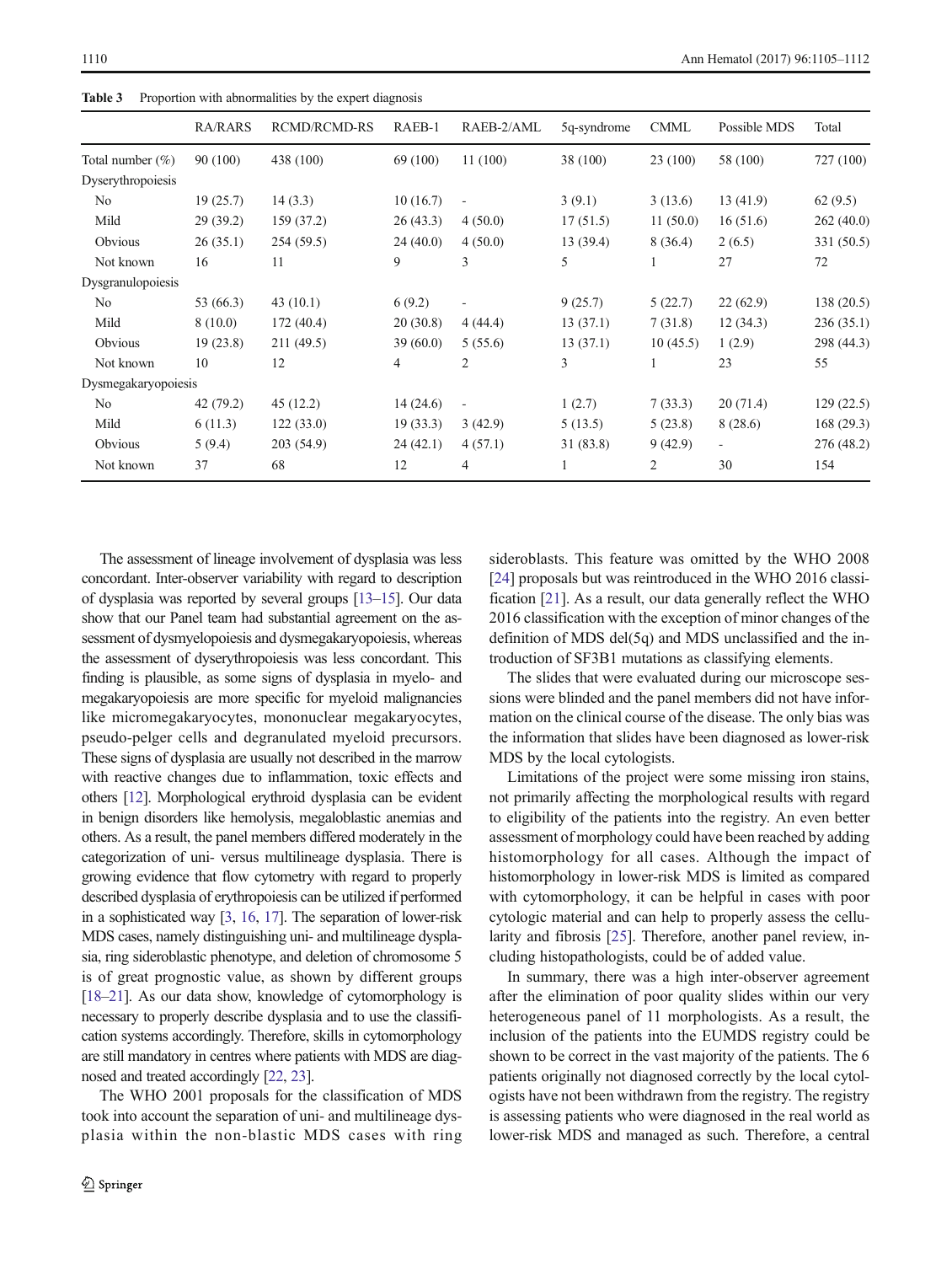<span id="page-6-0"></span>morphology review is not mandatory for this particular registry.

Acknowledgements The authors and members of the steering committee of the EUMDS registry would like to thank Judith Neukirchen at the Heinrich Heine University medical center in Düsseldorf, Germany, for hosting the 3-day cytomorphology review meeting, the research group at Radboud university medical center, Nijmegen, especially Margot Reker, for the administrative and logistical support in, e.g. transportation and anonymization of the slides, all local investigators and operational team members for their contribution to the registry.

Compliance with ethical standard National and local ethics committees have approved the study, and all patients provided written informed consent for inclusion in the registry.

Conflict of interest The authors declare that they have no conflict of interest.

Financial support The work of the EUMDS Registry for low and intermediate-1 MDS is supported by an educational grant from Novartis Oncology Europe.

Open Access This article is distributed under the terms of the Creative Commons Attribution 4.0 International License (http:// creativecommons.org/licenses/by/4.0/), which permits unrestricted use, distribution, and reproduction in any medium, provided you give appropriate credit to the original author(s) and the source, provide a link to the Creative Commons license, and indicate if changes were made.

## **References**

- 1. Germing U, Kobbe G, Haas R, Gattermann N (2013) Myelodysplastic syndromes: diagnosis, prognosis, and treatment. Dtsch Arztebl Int 110(46):783–790. doi[:10.3238/arztebl.2013.](http://dx.doi.org/10.3238/arztebl.2013.0783) [0783](http://dx.doi.org/10.3238/arztebl.2013.0783)
- 2. Greenberg PL, Tuechler H, Schanz J, Sanz G, Garcia-Manero G, Solé F, Bennett JM, Bowen D, Fenaux P, Dreyfus F, Kantarjian H, Kuendgen A, Levis A, Malcovati L, Cazzola M, Cermak J, Fonatsch C, Le Beau MM, Slovak ML, Krieger O, Luebbert M, Maciejewski J, Magalhaes SM, Miyazaki Y, Pfeilstöcker M, Sekeres M, Sperr WR, Stauder R, Tauro S, Valent P, Vallespi T, van de Loosdrecht AA, Germing U, Haase D (2012) Revised international prognostic scoring system for myelodysplastic syndromes. Blood 120(12):2454–2465
- 3. Westers TM, Cremers EM, Oelschlaegel U, Johansson U, Bettelheim P, Matarraz S, Orfao A, Moshaver B, Brodersen LE, Loken MR, Wells DA, Subirá D, Cullen M, Te Marvelde JG, van der Velden VH, Preijers FW, Chu SC, Feuillard J, Guérin E, Psarra K, Porwit A, Saft L, Ireland R, Milne T, Béné MC, Witte BI, Della Porta MG, Kern W, van de Loosdrecht AA, IMDSFlow Working Group (2017) Immunophenotypic analysis of erythroid dysplasia in myelodysplastic syndromes. A report from the IMDSFlow working group. Haematologica 102(2):308–319. doi[:10.3324/haematol.](http://dx.doi.org/10.3324/haematol.2016.147835) [2016.147835](http://dx.doi.org/10.3324/haematol.2016.147835)
- 4. Bejar R, Stevenson KE, Caughey BA, Abdel-Wahab O, Steensma DP, Galili N, Raza A, Kantarjian H, Levine RL, Neuberg D, Garcia-Manero G, Ebert BL (2012) Validation of a prognostic model and the impact of mutations in patients with lower-risk myelodysplastic

syndromes. J Clin Oncol 30(27):3376–3382. doi[:10.1200/JCO.](http://dx.doi.org/10.1200/JCO.2011.40.7379) [2011.40.7379](http://dx.doi.org/10.1200/JCO.2011.40.7379)

- 5. Malcovati L, Hellstrom-Lindberg E, Bowen D, Adès L, Cermak J, Del Cañizo C, Della Porta MG, Fenaux P, Gattermann N, Germing U, Jansen JH, Mittelman M, Mufti G, Platzbecker U, Sanz GF, Selleslag D, Skov-Holm M, Stauder R, Symeonidis A, van de Loosdrecht AA, de Witte T, Cazzola M, Net EL (2013) Diagnosis and treatment of primary myelodysplastic syndromes in adults: recommendations from the European LeukemiaNet. Blood 122(17): 2943–2964. doi:[10.1182/blood-2013-03-492884](http://dx.doi.org/10.1182/blood-2013-03-492884)
- 6. de Swart L, Smith A, Johnston TW, Haase D, Droste J, Fenaux P, Symeonidis A, Sanz G, Hellström-Lindberg E, Cermák J, Germing U, Stauder R, Georgescu O, MacKenzie M, Malcovati L, Holm MS, Almeida AM, Mądry K, Slama B, Guerci-Bresler A, Sanhes L, Beyne-Rauzy O, Luño E, Bowen D, de Witte T (2015) Validation of the revised international prognostic scoring system (IPSS-R) in patients with lower-risk myelodysplastic syndromes: a report from the prospective European LeukaemiaNet MDS (EUMDS) registry. Br J Haematol 170(3):372–383. doi[:10.1111/](http://dx.doi.org/10.1111/bjh.13450) [bjh.13450](http://dx.doi.org/10.1111/bjh.13450)
- 7. Bennett JM (2000) World Health Organization classification of the acute leukemias and myelodysplastic syndrome. Int J Hematol 72(2):131–133
- 8. Brunning RD, Bennett JM, Flandrin G, Matutes E, Head D, Varidman JW, Harris NL (2001) Myelodysplastic syndromes. In: Jaffe ES, Harris NL, Stein H, Vardiman JW (eds) Pathology and genetics of Tumours of Haematopoietic and lymphoid tissues. IARC press, Lyon, pp 61–74
- 9. Shrout PE, FLeiss JL (1979) Intraclass correlation: uses in assessing rater reliability. Psychol Bull 86(2):420–428
- Landis JR, Koch GG (1977) The measurement of observer agreement for categorical data. Biometrics 33(1):159–174
- 11. Valent P, Horny HP, Bennett JM, Fonatsch C, Germing U, Greenberg P, Haferlach T, Haase D, Kolb HJ, Krieger O, Loken M, van de Loosdrecht A, Ogata K, Orfao A, Pfeilstöcker M, Rüter B, Sperr WR, Stauder R, Wells DA (2007) Definitions and standards in the diagnosis and treatment of the myelodysplastic syndromes: consensus statements and report from a working conference. Leuk Res 31(6):727–736
- 12. Germing U, Strupp C, Giagounidis A, Haas R, Gattermann N, Starke C, Aul C (2012) Evaluation of dysplasia through detailed cytomorphology in 3156 patients from the Dusseldorf registry on myelodysplastic syndromes. Leuk Res 36(6):727–734. doi:[10.](http://dx.doi.org/10.1016/j.leukres.2012.02.014) [1016/j.leukres.2012.02.014](http://dx.doi.org/10.1016/j.leukres.2012.02.014)
- 13. Font P, Loscertales J, Soto C, Ricard P, Novas CM, Martín-Clavero E, López-Rubio M, Garcia-Alonso L, Callejas M, Bermejo A, Benavente C, Ballesteros M, Cedena T, Calbacho M, Urbina R, Villarrubia J, Gil S, Bellón JM, Diez-Martin JL, Villegas A (2015) Interobserver variance in myelodysplastic syndromes with less than 5% bone marrow blasts: unilineage vs. multilineage dysplasia and reproducibility of the threshold of 2% blasts. Ann Hematol 94(4):565–573. doi[:10.1007/s00277-014-2252-4](http://dx.doi.org/10.1007/s00277-014-2252-4)
- 14. Font P, Loscertales J, Benavente C, Bermejo A, Callejas M, Garcia-Alonso L, Garcia-Marcilla A, Gil S, Lopez-Rubio M, Martin E, Muñoz C, Ricard P, Soto C, Balsalobre P, Villegas A (2013) Interobserver variance with the diagnosis of myelodysplastic syndromes (MDS) following the 2008 WHO classification. Ann Hematol 92(1):19–24. doi:[10.1007/s00277-012-1565-4](http://dx.doi.org/10.1007/s00277-012-1565-4)
- 15. Ramos F, Fernandez-Ferrero S (2013) Inter-observer agreement in myelodysplastic syndromes. Haematologica 98(7):e77. doi:[10.](http://dx.doi.org/10.3324/haematol.2013.91231) [3324/haematol.2013.91231](http://dx.doi.org/10.3324/haematol.2013.91231)
- 16. Cremers EM, Westers TM, Alhan C, Cali C, Visser-Wisselaar HA, Chitu DA, van der Velden VH, Te Marvelde JG, Klein SK, Muus P, Vellenga E, de Greef GE, Legdeur MC, Wijermans PW, Stevens-Kroef MJ, Silva-Coelho PD, Jansen JH, Ossenkoppele GJ, van de Loosdrecht AA, A study on behalf of the HOVON89 study group